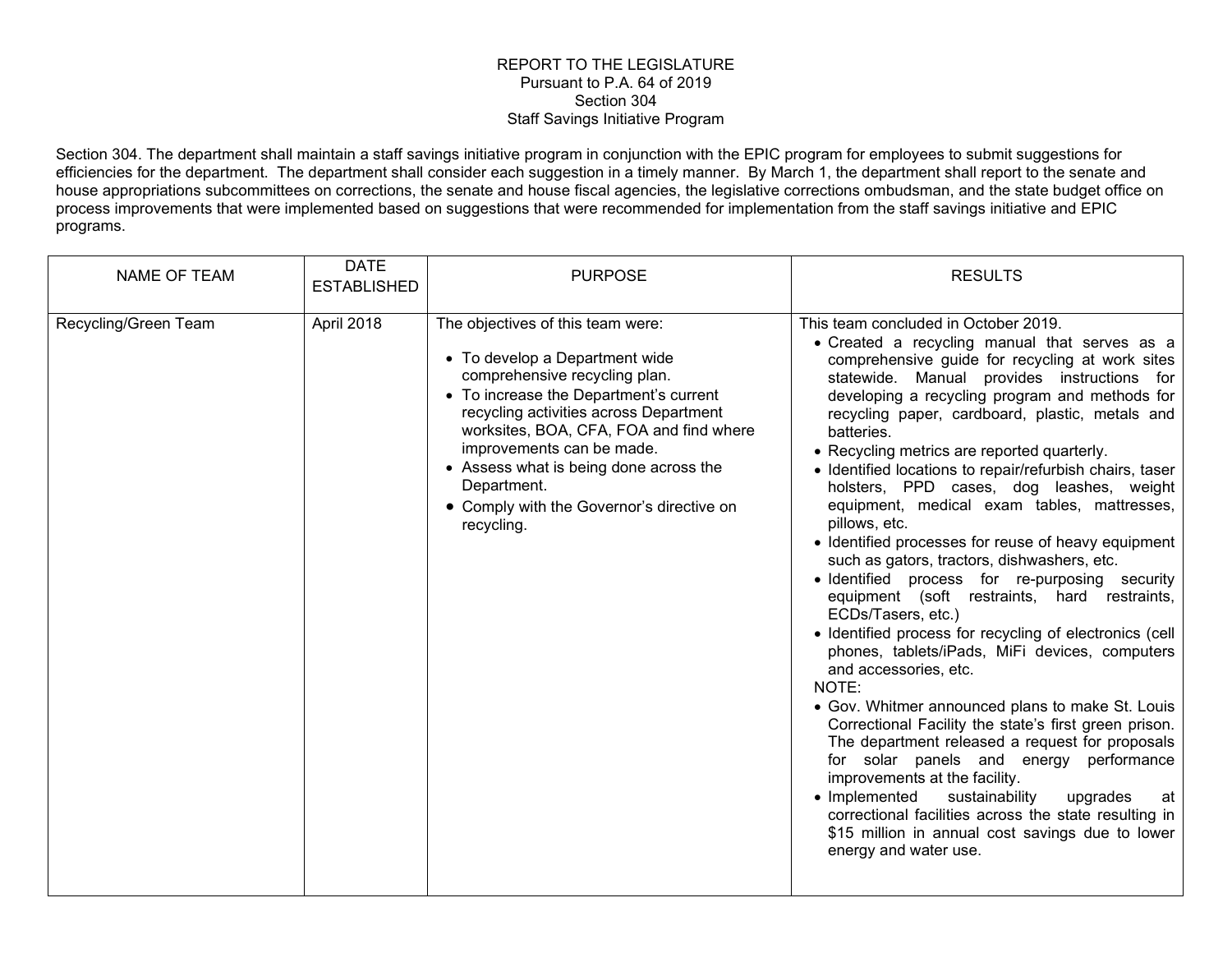| Warehouse Standardization | April 2018 | Primary objective of this team was to identify                                                                                                                                                                                                                                                                                                                                                                                                                                                                                                                                                                                                                                                                                                                                                                                                                                                                                                                                                      | This team concluded in May 2019.                                                                                                                                                                                                                                                                                                                                                                                                                                                                                                                                                                                                                                                                                                                                                                                                                                                                                                                                                                                                                                                                                                                                                                                                                                                                                                                                                                                                                                                                                                                                                                                                                                                                                                                                                                                                                                                                                                                                                                                                                                                                                                          |
|---------------------------|------------|-----------------------------------------------------------------------------------------------------------------------------------------------------------------------------------------------------------------------------------------------------------------------------------------------------------------------------------------------------------------------------------------------------------------------------------------------------------------------------------------------------------------------------------------------------------------------------------------------------------------------------------------------------------------------------------------------------------------------------------------------------------------------------------------------------------------------------------------------------------------------------------------------------------------------------------------------------------------------------------------------------|-------------------------------------------------------------------------------------------------------------------------------------------------------------------------------------------------------------------------------------------------------------------------------------------------------------------------------------------------------------------------------------------------------------------------------------------------------------------------------------------------------------------------------------------------------------------------------------------------------------------------------------------------------------------------------------------------------------------------------------------------------------------------------------------------------------------------------------------------------------------------------------------------------------------------------------------------------------------------------------------------------------------------------------------------------------------------------------------------------------------------------------------------------------------------------------------------------------------------------------------------------------------------------------------------------------------------------------------------------------------------------------------------------------------------------------------------------------------------------------------------------------------------------------------------------------------------------------------------------------------------------------------------------------------------------------------------------------------------------------------------------------------------------------------------------------------------------------------------------------------------------------------------------------------------------------------------------------------------------------------------------------------------------------------------------------------------------------------------------------------------------------------|
|                           |            | opportunities to standardize warehouse<br>operations. To identify efficiencies and best<br>practices for services provided infrastructure,<br>equipment, supervision, staffing and schedules.<br>• Services provided - identify and evaluate<br>deliverables that are provided by each<br>warehouse operation for their customer base.<br>Warehouse Locations and Infrastructure -<br>review infrastructure currently in use and<br>proximity to prisons. Evaluate the use of<br>centralized warehousing for prison<br>complexes like Ionia and Jackson.<br>Staffing - establish a benchmark for staffing<br>$\bullet$<br>levels and reporting structure. Research<br>efficiencies and standardization opportunities<br>for staffing.<br>Warehouse Schedules - Review current<br>$\bullet$<br>operating schedules as well as staff and<br>supervisor schedules.<br>Equipment - vehicles, fork lifts, and other<br>$\bullet$<br>tools and equipment will be reviewed to help<br>optimize efficiency. | The team reviewed past practices regarding what<br>items were stocked and problems related to<br>overstocking. With Sigma, inventory minimums<br>and maximums are automatically developed<br>based on inventory<br>activity to prevent<br>During the implementation of<br>overstocking.<br>Sigma, a standardized inventory<br>list was<br>developed for all MDOC warehouses.<br>The team reviewed staff duties to assist with<br>establishing performance factors.<br>The team reviewed all current services provided<br>by Storekeepers<br>and<br>their supervisors.<br>Recommendation made with regard to prisoner<br>property on two sites (Saginaw and Newberry<br>Correctional) that are under the supervision of<br>Storekeepers to place these two prisoner<br>property operations under custody staff. This<br>will align with how the Department conducts<br>business at all facilities.<br>Reviewed current warehouse locations. Eleven<br>facilities have their own on-site warehouse.<br>These warehouses only service the needs of<br>their facilities.<br>The team recommends the<br>location and infrastructure at these facilities<br>remain as is.<br>Reviewed the staffing plan, recommending that<br>the regional business managers will use the<br>spreadsheet as a tool to determine the current<br>and future staffing levels for the MDOC and<br>based on facility operational changes.<br>Recommends facilities review current operating<br>and delivery schedules as well as staff and<br>supervisor schedules to standardize them where<br>practical with few exceptions. Recommends that<br>alternate work schedules be reviewed and<br>approved annually.<br>Thorough review of equipment (vehicles, forklifts,<br>other tools and equipment) to identify efficiencies.<br>Determined the current level of equipment is<br>appropriate. Recommend using the same<br>process to review requests to purchase new<br>equipment as is done through the Physical Plant,<br>which requires the Kinross Business Manager,<br>Jackson Business Manager and the Physical<br>Plant Division Administrator to review and |